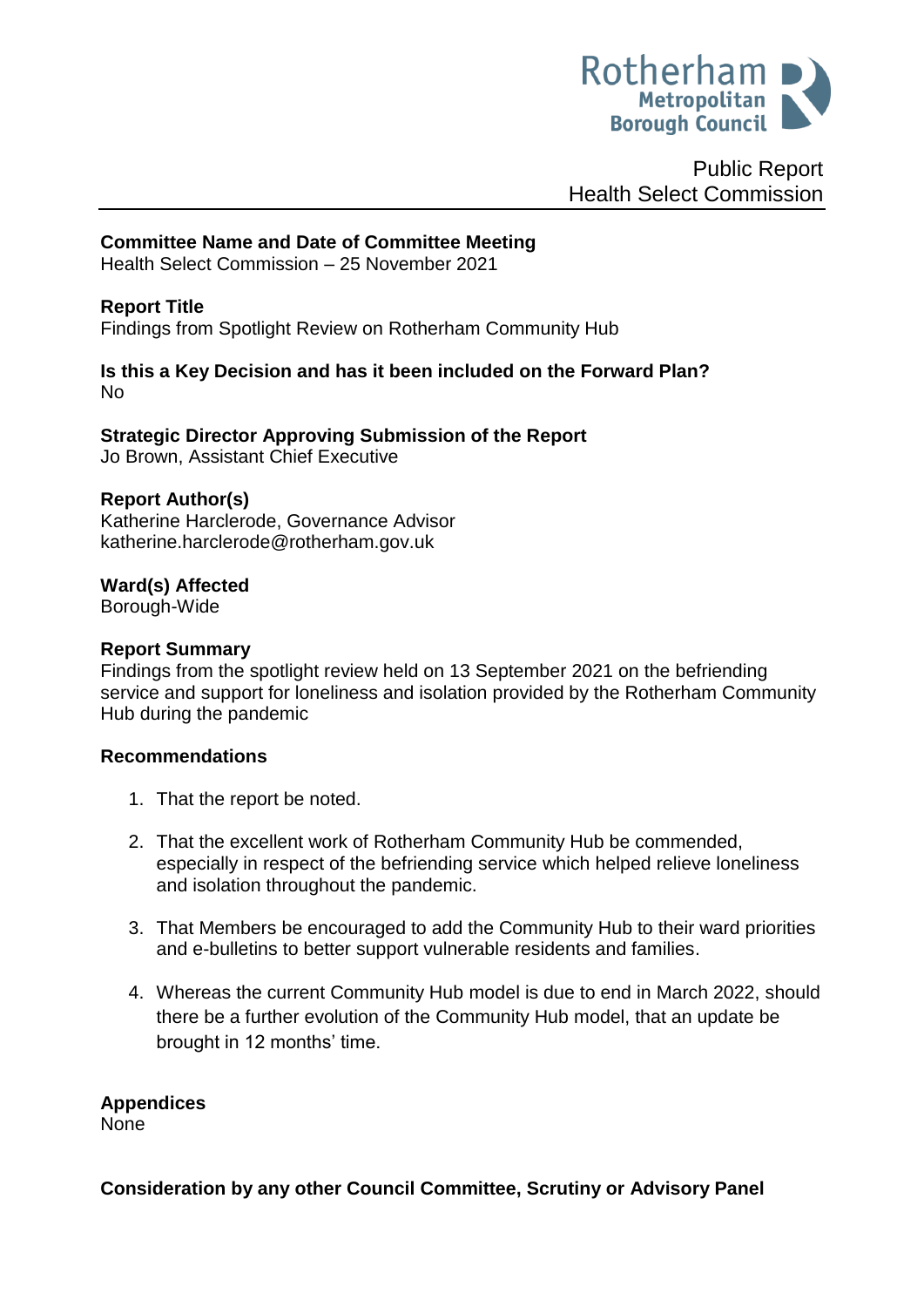None

**Council Approval Required** No

**Exempt from the Press and Public** No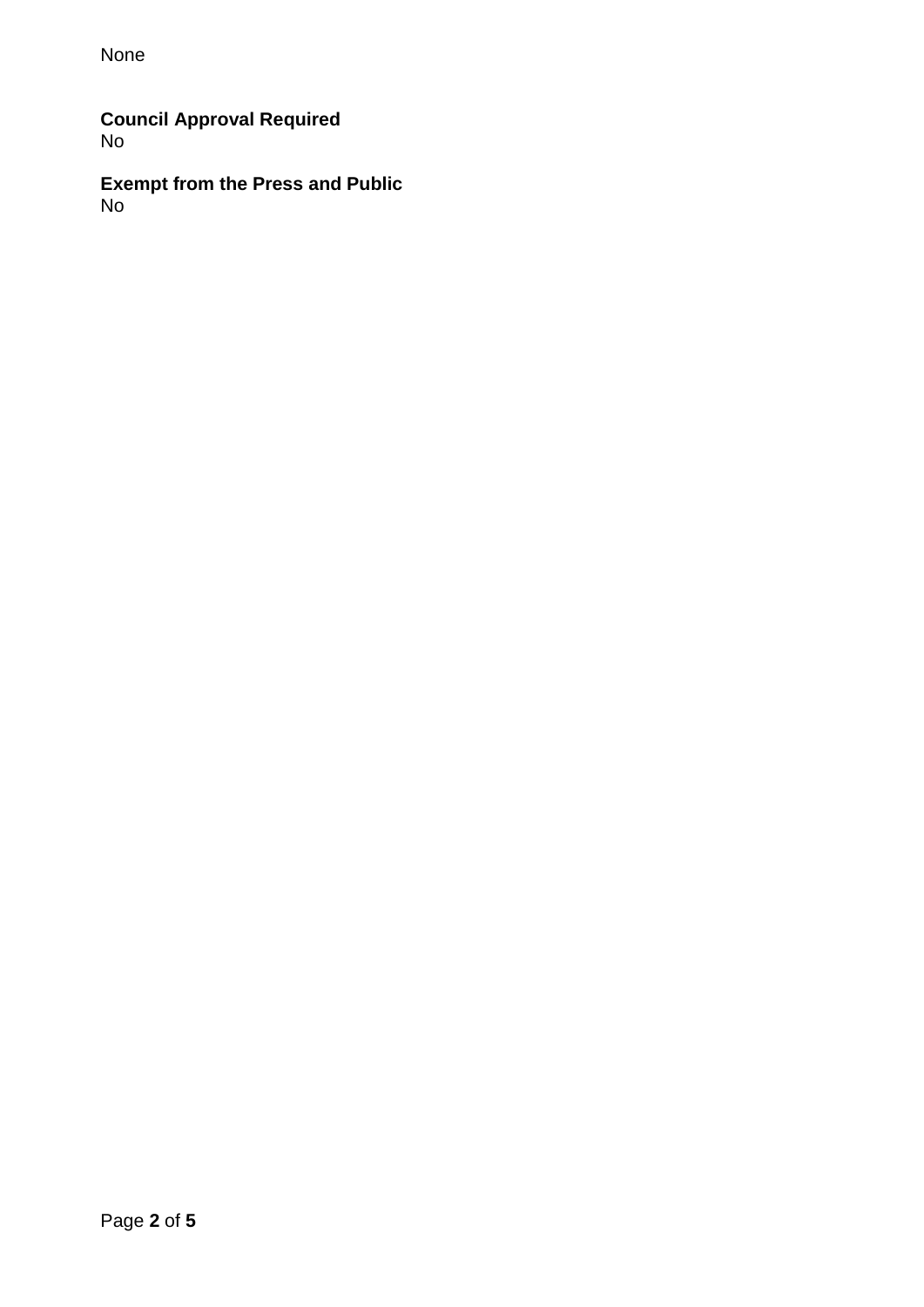# **[Findings from Spotlight Review on](#page-0-0) Rotherham Community Hub**

# **1. Background**

- 1.1 To fulfil a statutory requirement, the Community Hub was rapidly mobilised during March 2020 to respond to the COVID-19 Crisis, which left many vulnerable people without a way to get food, medicine, or emotional support during isolation. Coinciding with the launch of the Food Bank, the new Community Hub offered a simple route to request support or to volunteer. From the outset, Hub staff identified a trend of isolation and loneliness among people who were shielding or isolating during COVID-19. The Community Hub coordinated the joint response of Council services and the voluntary and community organisations sector (VCS).
- 1.2 Hub continues to provide support, and as of September 2021, 522 people had received loneliness and wellbeing support through the Hub. Many more people had received assistance in other ways, such as financial hardship support, business support grants, emergency food parcels, and emergency accommodation to prevent homelessness and PPE distribution. A total of 6, 679 requests for help had been received and 1, 286 offers to volunteer.

## **2. Key Issues**

- 2.2 The Hub has transitioned since March 2020 from the purely COVIDfocussed service into a broader model that has led to strong, efficient partner working. This asset-based, collaborative approach means residents with complex needs can get the right support even pertaining to multiple areas of their lives. The Hub brings a variety of resources within reach, which can help Members in their ward work as well. When Members encounter constituents with complex needs, the Hub can be an efficient pathway to help. Members are invited to include the Hub in their ward priorities and in e-bulletins, which directs targeted activities to those wards.
- 2.3 Financial sustainability is a significant challenge moving forward from the pandemic because the Hub is currently funded from time-limited grants. The main grants that support the hub are the Practical Support Grant and the Contain Outbreak Management Funds, both of which are due to end soon. The Community Hub model will therefore continue to evolve as the pandemic enters recovery phase. This will require political direction, and an evidence base is being amassed in order to support next steps.
- 2.4 The Hub work has also emphasised what we can all do to be a good neighbour and make an impact to reduce isolation and loneliness in the lives of people around us. Much of the most compelling evidence of the success of the Community Hub is rooted in soft intelligence, the qualitative feedback received from service users, but the effectiveness of this work has been measured also by required Public Health assessments designed to measure their journey at the beginning and end of each intervention. Reviews have also taken place in November 2020 and June 2021.

The partnership takes referrals from anywhere in the Borough, as currently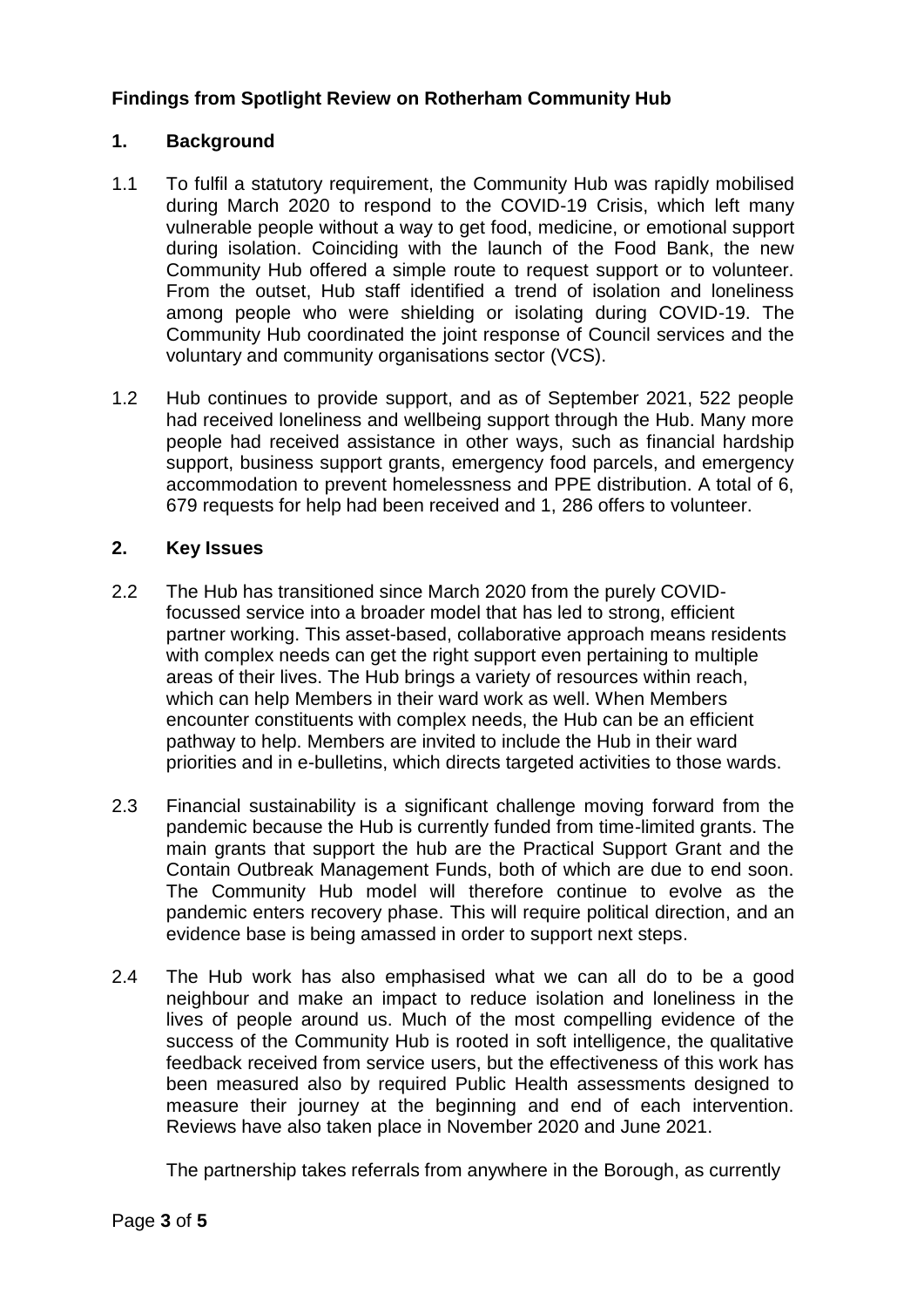- 2.5 funding allows for face-to-face intensive loneliness support to help people who have been isolated transition back into social activity.
- 2.6 Potential volunteers are welcome and can be directed to sign up with Rotherfed or Voluntary Action Rotherham (VAR). Volunteer numbers have dipped slightly, as some opportunities have closed; however, numbers are beginning to climb again.

### **4. Consultation on proposal**

4.1 Members will have regard to consultations with their constituents in their formulation of scrutiny priorities and lines of inquiry. Recommendations from scrutiny are produced as outcomes of consultation with Members in their roles as elected representatives.

### **5. Timetable and Accountability for Implementing this Decision**

5.1 The timetable for implementing recommendations is a matter reserved to the directorate responsible.

## **6. Financial and Procurement Advice and Implications**

6.1 There are no financial or procurement implications from the report.

## **7. Legal Advice and Implications**

7.1 There are not legal implications arising from this report.

### **8. Human Resources Advice and Implications**

8.1 There are no staffing implications arising from this report.

### **9. Implications for Children and Young People and Vulnerable Adults**

9.1 The implications for vulnerable adults, children and young people are set out in the body of the report.

### **10. Equalities and Human Rights Advice and Implications**

10.1 There are no equalities or human rights implications directly arising from this report.

### **11. Implications for CO<sup>2</sup> Emissions and Climate Change**

There are no direct implications for emissions or climate change arising from this report.

### **12. Implications for Partners**

12.1 The implications for partners are set out in the body of the report.